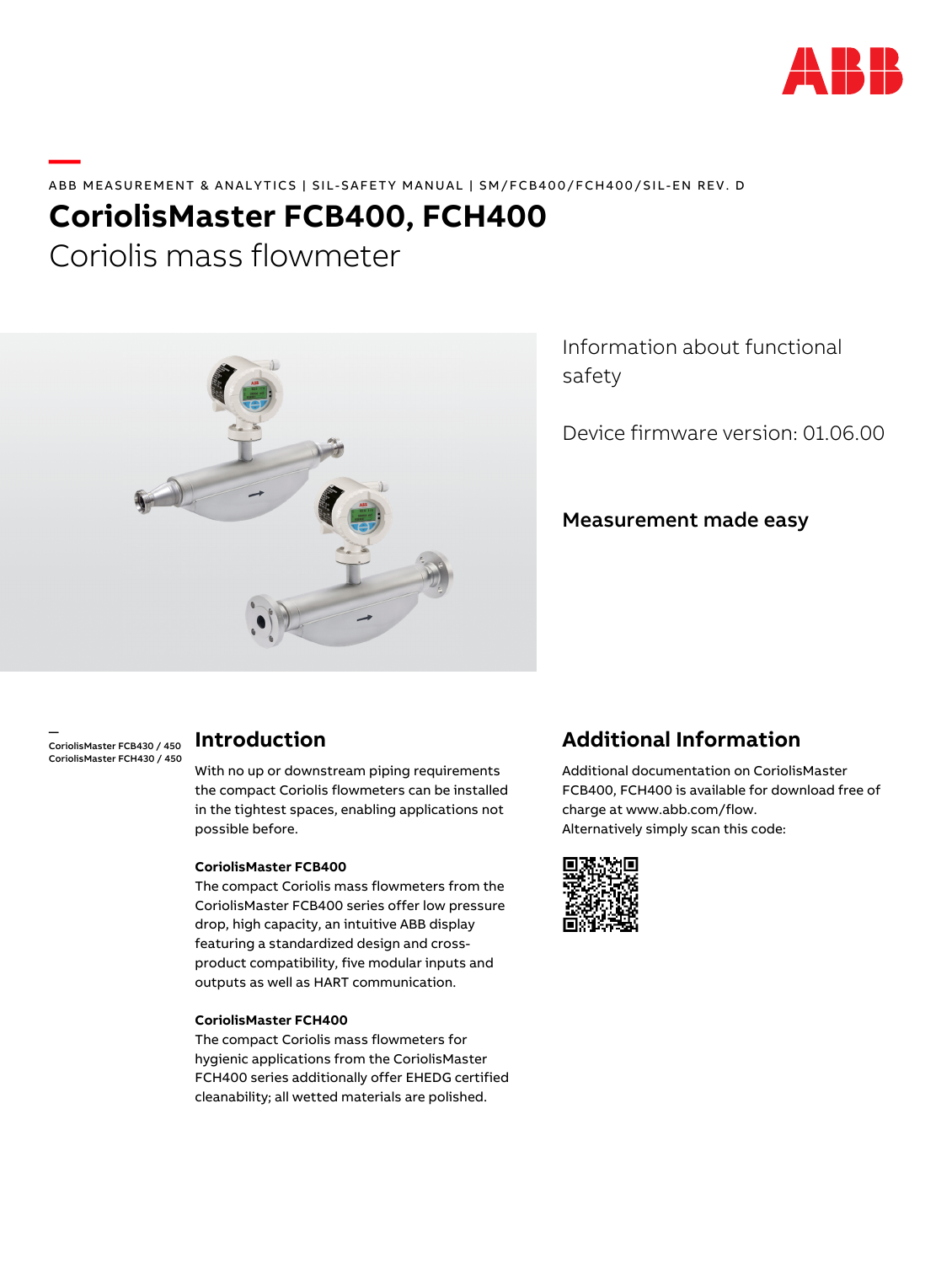## **Table of contents**

| 1  |                                                                            |  |
|----|----------------------------------------------------------------------------|--|
| 2  |                                                                            |  |
|    |                                                                            |  |
|    |                                                                            |  |
|    |                                                                            |  |
|    |                                                                            |  |
| 3  |                                                                            |  |
| 4  | The Flowmeter as part of the safety function system 5                      |  |
|    |                                                                            |  |
|    | Prerequisites for device operation corresponding to safety requirements  6 |  |
| 5. |                                                                            |  |
|    |                                                                            |  |
|    |                                                                            |  |
|    |                                                                            |  |
|    |                                                                            |  |
|    |                                                                            |  |
|    |                                                                            |  |
|    |                                                                            |  |
| 6  |                                                                            |  |
|    |                                                                            |  |
|    |                                                                            |  |
| 7  |                                                                            |  |
|    |                                                                            |  |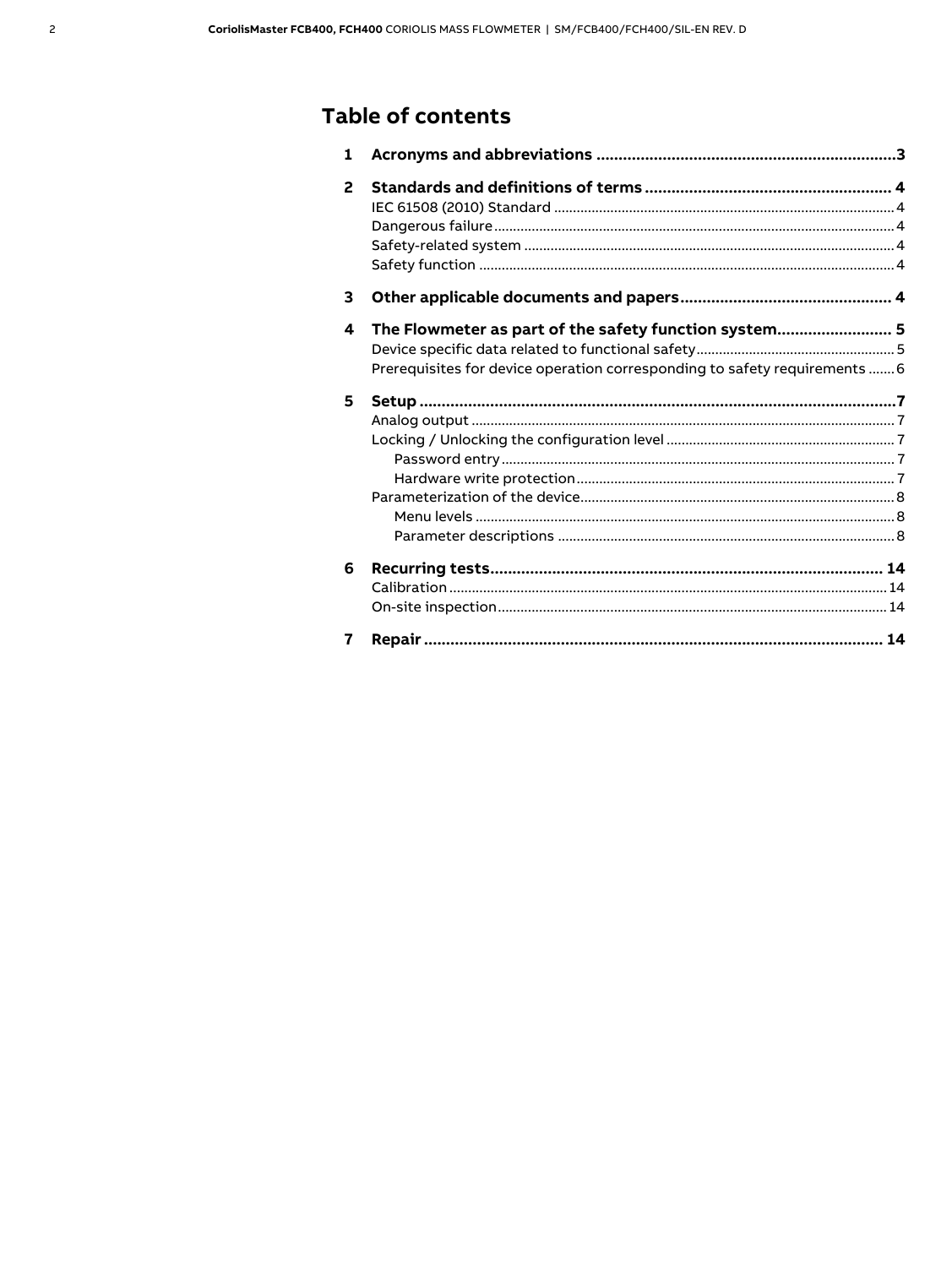# **1 Acronyms and abbreviations**

| Abbreviation           | Marking                                    | <b>Description</b>                                                                                                            |
|------------------------|--------------------------------------------|-------------------------------------------------------------------------------------------------------------------------------|
| <b>HFT</b>             | <b>Hardware Fault Tolerance</b>            | Hardware fault tolerance of the unit.                                                                                         |
|                        |                                            | Ability of a functional unit (hardware) to continue to perform a required function                                            |
|                        |                                            | when faults or errors are prevailing.                                                                                         |
| <b>MTTR</b>            | Mean Time To Restoration                   | Mean time between the occurrence of an error in a unit or in a system and its                                                 |
|                        |                                            | repair.                                                                                                                       |
| <b>PFD</b>             | Probability of Dangerous Failure on Demand | Probability of hazardous failures for a safety function on demand.                                                            |
| PFD <sub>AVG</sub>     |                                            | Average Probability of Dangerous Failure on Demand Average probability of hazardous failures for a safety function on demand. |
| SIL                    | Safety Integrity Level                     | The IEC 61508 international standard defines four discrete Safety Integrity Levels                                            |
|                        |                                            | (SIL 1 to SIL 4).                                                                                                             |
|                        |                                            | Each level corresponds to a range of probability for the failure of a safety                                                  |
|                        |                                            | function. The higher the Safety Integrity Level of the safety-related systems, the                                            |
|                        |                                            | lower the probability that they will not perform the required safety function.                                                |
| <b>SFF</b>             | <b>Safe Failure Fraction</b>               | Proportion of non-hazardous failures; in other words, the proportion of failures                                              |
|                        |                                            | without the potential to put the safety-related system in a hazardous or                                                      |
|                        |                                            | impermissible state.                                                                                                          |
| <b>Low Demand Mode</b> | Low Demand Mode of operation               | Measurement type with low request rate. Measurement type for which the                                                        |
|                        |                                            | request rate for the safety-related system is not more than once a year and not                                               |
|                        |                                            | greater than twice the frequency of the retest.                                                                               |
| Multidrop              | Multidrop Mode                             | In multidrop mode, up to 15 field devices with HART 5 <sup>®</sup> and up to 63 field devices                                 |
|                        |                                            | with HART 7 <sup>®</sup> are connected in parallel to a single wire pair. The analog current                                  |
|                        |                                            | signal simply serves to supply power to the devices in two-wire technology with                                               |
|                        |                                            | a fixed current of $\leq 3.6$ mA.                                                                                             |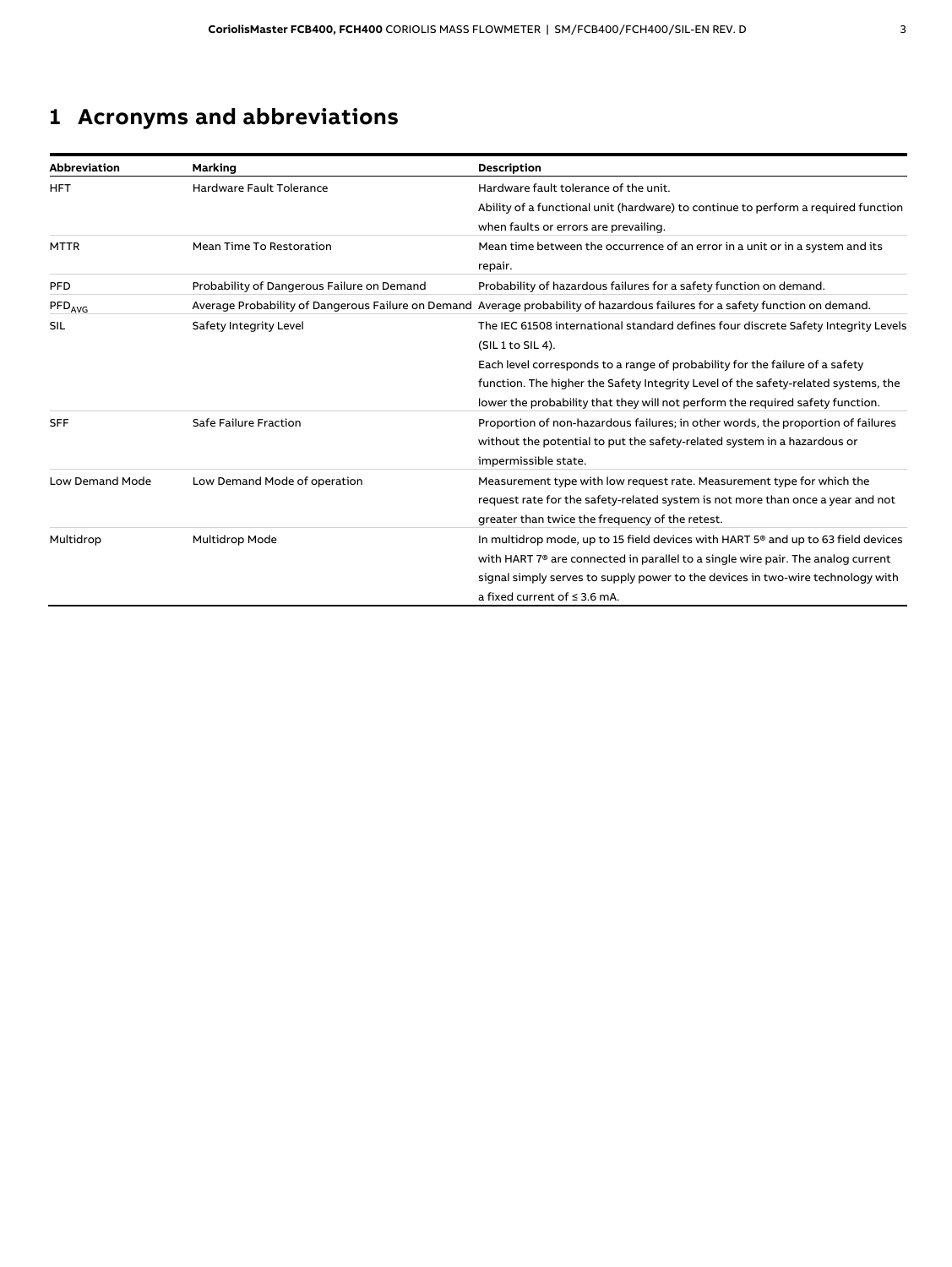## **2 Standards and definitions of terms**

### **IEC 61508 (2010) Standard**

• **English:**

 Functional safety of electrical / electronic / programmable electronic safety-related systems (Target group: Manufacturers and Suppliers of Devices).

• **German:**

 Functional safety of electric / electronic / programmable electronic safety-related systems (target group: device manufacturers and suppliers).

### **Dangerous failure**

A failure that has the potential to place the safety-related system in a dangerous state or render the system inoperative.

### **Safety-related system**

A safety-related system performs the safety functions that are required to achieve or maintain a safe condition, e.g., in a plant. Example: pressure meter, logics unit (e.g., alarm signalling unit) and valve form a safety-related system.

### **Safety function**

A specified function that is performed by a safety-related system with the goal, under consideration of a defined hazardous incident, of achieving or maintaining a safe condition for the plant.

Example: limit pressure monitoring

## **3 Other applicable documents and papers**

The following documentation must be available for the flowmeter. These documents include details about functional specifications of the analog output and how to operate and configure the device.

| Document name    | Document type             |
|------------------|---------------------------|
| CI/FCB400/FCH400 | Commissioning Instruction |
| OI/FCB400/FCH400 | Operating Instruction     |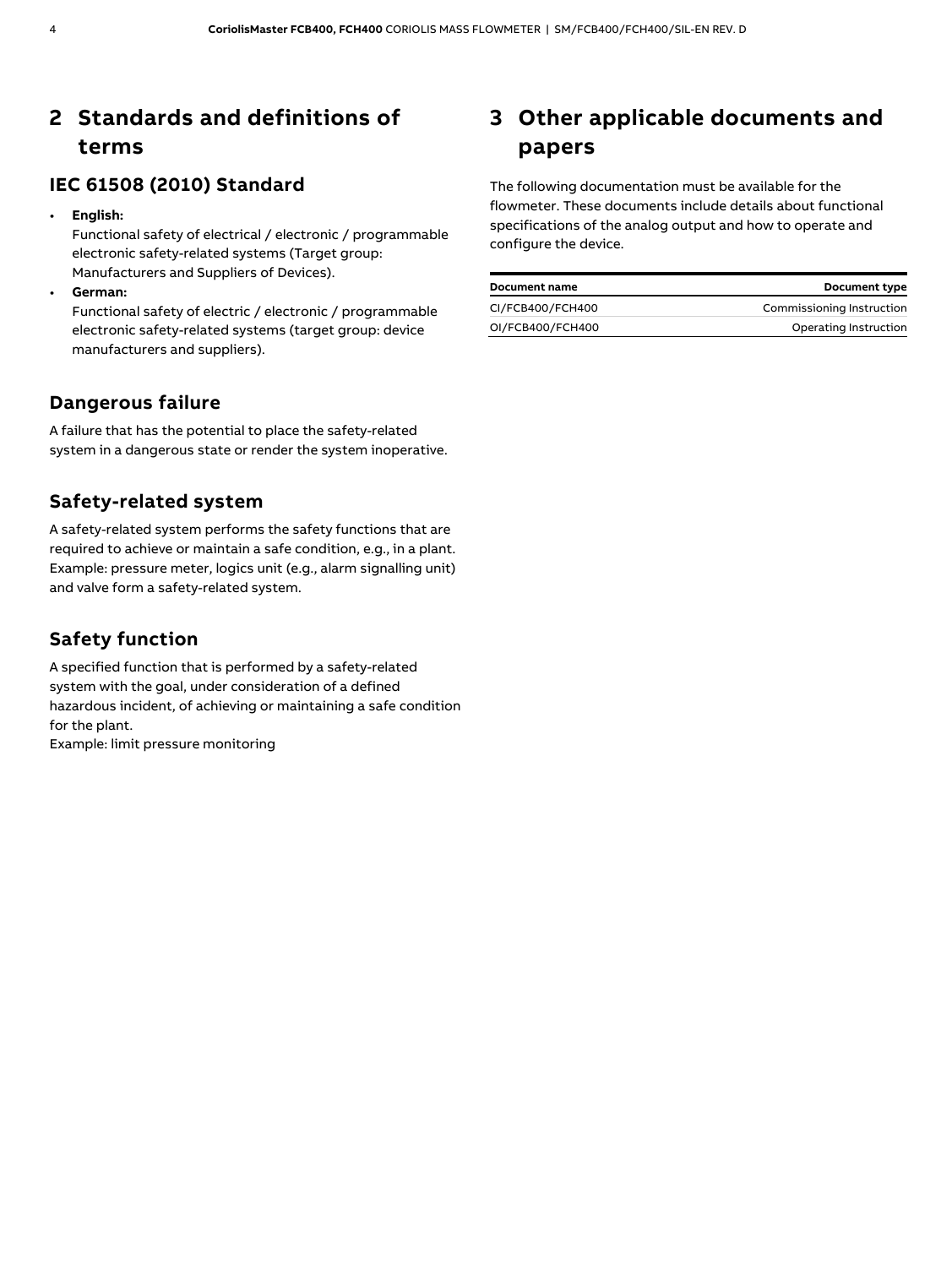## **4 The Flowmeter as part of the safety function system**



**Figure 1: Safety function (for example min. / max. flow rate monitoring) with flowmeter as a subsystem** 

The flowmeter transmitter generates an analog signal (4 to 20 mA) proportional to the flow rate or density. The analog signal is fed to a downstream logics unit such as a PLC or a limit value transmitter, and is monitored for exceeding a specified maximum or minimum value.

#### **SAFETY INSTRUCTIONS**

- The safety-related signal is the analog output signal (4 to 20 mA) of the flowmeter transmitter.
- All safety functions refer exclusively to this analog output (terminals  $U_{CO}$  / 31 or 31 / 32).
- In devices with remote mount design, both the sensor as well as the transmitter must be ordered as SIL devices and appropriately marked on the name plate (model number).

### **Device specific data related to functional safety**

| Term                                          | Value                                                  |        |  |  |  |
|-----------------------------------------------|--------------------------------------------------------|--------|--|--|--|
| DeviceType                                    | CoriolisMaster FCB430, FCB450, FCH430, FCH450          |        |  |  |  |
|                                               | with option 'CS'                                       |        |  |  |  |
| Safety-related certified hardware components: |                                                        |        |  |  |  |
| Motherboard T3 (Ulow),                        |                                                        |        |  |  |  |
|                                               | part number: 3KQZ402001U0100, 3KQZ402013U0100          |        |  |  |  |
| Motherboard T3 (Uhigh),                       |                                                        |        |  |  |  |
|                                               | part number: 3KQZ402001U0200, 3KQZ402013U0200          |        |  |  |  |
| Front End Board Cor IF,                       |                                                        |        |  |  |  |
| part number: 3KXF003063U0100                  |                                                        |        |  |  |  |
| Terminal Board Remote,                        |                                                        |        |  |  |  |
|                                               | part number: 3KXF002903U0100, 3KXF002953U0100          |        |  |  |  |
| EMC Board,                                    |                                                        |        |  |  |  |
|                                               | order number: 3KQZ020003U0100/200, 3KQZ402003U0300/400 |        |  |  |  |
| Safety-related certified software components: |                                                        |        |  |  |  |
| Firmware version FCT Front End: 01.06.00      |                                                        |        |  |  |  |
| (part number: 3KXF002042U0100)                |                                                        |        |  |  |  |
|                                               | Firmware version FCT Motherboard: 01.06.00             |        |  |  |  |
|                                               | (part number: 3KXF002037U0100)                         |        |  |  |  |
|                                               | Firmware version Current Out (MB + Module): 00.09.00   |        |  |  |  |
| (part number: 3KXF002038U0100)                |                                                        |        |  |  |  |
| <b>Type of Assessment</b>                     | Verification in accordance with IEC 61508 2, route     |        |  |  |  |
|                                               | 1S/1H                                                  |        |  |  |  |
| SIL capability                                | SIL2 (Low demand mode)                                 |        |  |  |  |
| HFT                                           | 0                                                      |        |  |  |  |
| Component Type                                | в                                                      |        |  |  |  |
|                                               |                                                        |        |  |  |  |
| <b>Failure Rates</b>                          |                                                        | Design |  |  |  |
|                                               | Integral                                               | Remote |  |  |  |
|                                               | mount                                                  | mount  |  |  |  |
|                                               | desian                                                 | design |  |  |  |

|                                                  | design   | design   |
|--------------------------------------------------|----------|----------|
| <b>SFF</b>                                       | 93,3%    | 93,2%    |
| PFD <sub>AVG</sub> after 1 year (MTTR 48 hours)  | 6,91E-04 | 7,28E-04 |
| PFD <sub>AVG</sub> after 2 years (MTTR 48 hours) | 1,31E-03 | 1,38E-03 |
| PFD <sub>AVG</sub> after 4 years (MTTR 48 hours) | 2,54E-03 | 2,68E-03 |
| λς                                               | 435 FIT  | 435 FIT  |
| $\lambda_{\sf Dd}$                               | 1529 FIT | 1616 FIT |
| λ <sub>Du</sub>                                  | 142 FIT  | 149 FIT  |

#### **SAFETY INSTRUCTIONS**

The listed failure rates  $\lambda_S$ ,  $\lambda_{\text{Dd}}$ ,  $\lambda_{\text{Du}}$  and PFD<sub>AVG</sub> relate to the failure rates of the Siemens norm SN29500 at an average component temperature of 40 °C (104 °F).

This corresponds to an average ambient temperature of 30 °C (86 °F).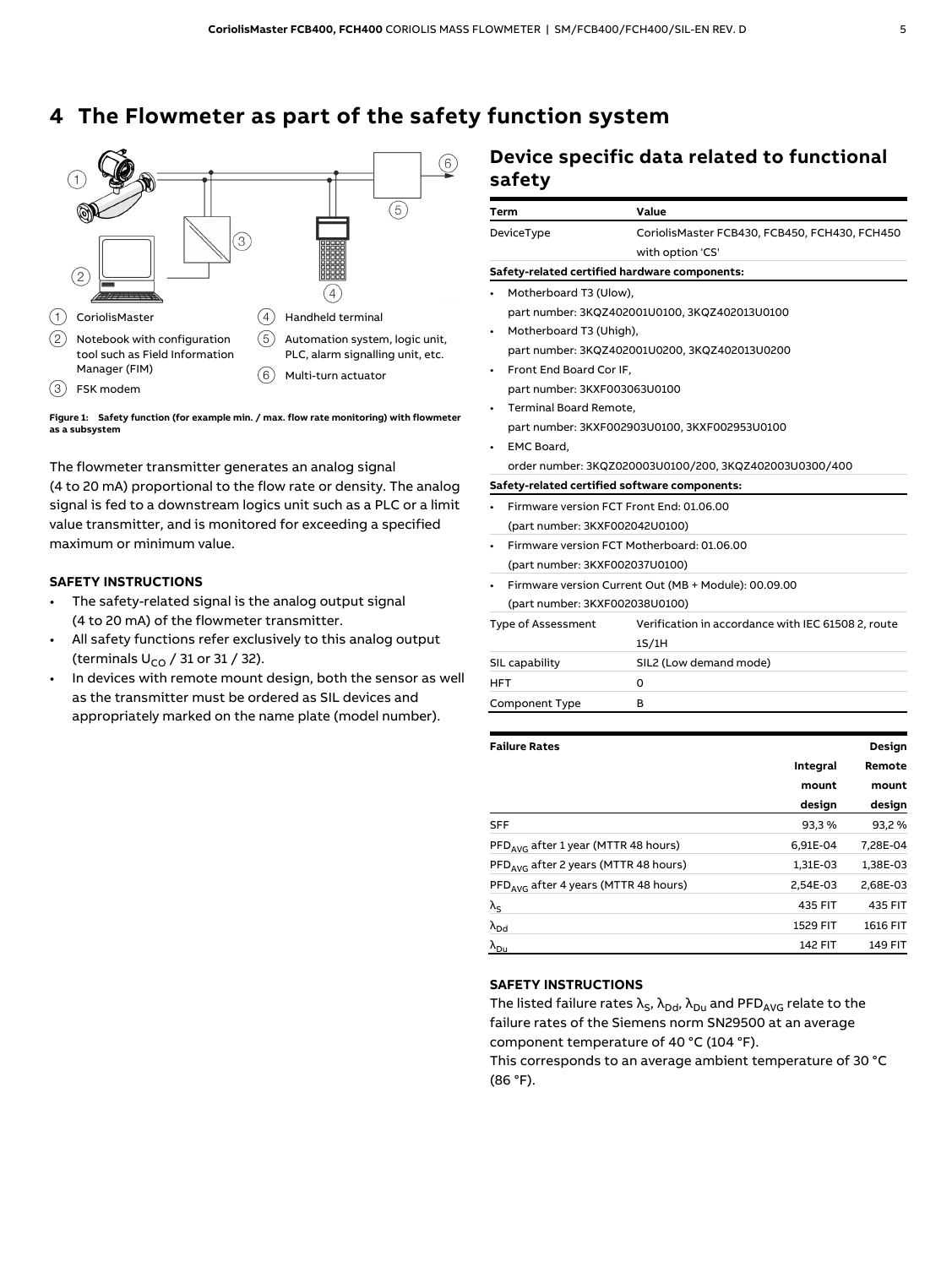## **… 4 The Flowmeter as part of the safety function system**

### **Prerequisites for device operation corresponding to safety requirements**

- The analog signal of the transmitter can be considered to be safe after 30 minutes (warm up time).
- The possible safety functions of the device are
	- Monitoring of a maximum or minimum value of a mass flow or range of mass flow for liquid gaseous fluids
	- Monitoring of a maximum or minimum value of a volumeflow or range of volumeflow for liquid fluids
	- Monitoring of a maximum or minimum value of a density or range of density of liquid fluids
- A dangerous error is an error during which the analog output of the transmitter no longer responds to the input signal or deviates by more than 2 %, based on the measuring range upper limit  $Q_{\text{max}}$ DN, or, with respect to density measurement, deviates more than 20g/l.
- The  $Q_{\text{max}}$ DN is provided on the device nameplate or in the operating instructions.
- The maximum response time of the device on error is less than 10 minutes.
- The response time of the current output depends on the parameterization (noise filter settings and damping).

| Response time current output |                                                                               |  |
|------------------------------|-------------------------------------------------------------------------------|--|
| Set damping (1 Tau)          | Maximum response time                                                         |  |
| 0.04 seconds                 | 0.65 seconds                                                                  |  |
| 60 seconds                   | 300 seconds                                                                   |  |
|                              | Unon activation of function " Hold Last Good Val " the set hold time needs to |  |

Upon activation of function "...Hold Last Good Val." the set hold time needs to be added up.

- Use of the device in a safety-related system is only permitted within the first 20 years after production of the device. This is a basis for the calculated failure rates.
- The ambient temperature for use in a safety-related system must be above −40°C (−40 °F). The information according to the operating instructions applies to the upper limit of the ambient temperature.
- When using the device for the measurement of corrosive media, keep in mind the limitations in accordance with the commissioning instructions or operating instructions.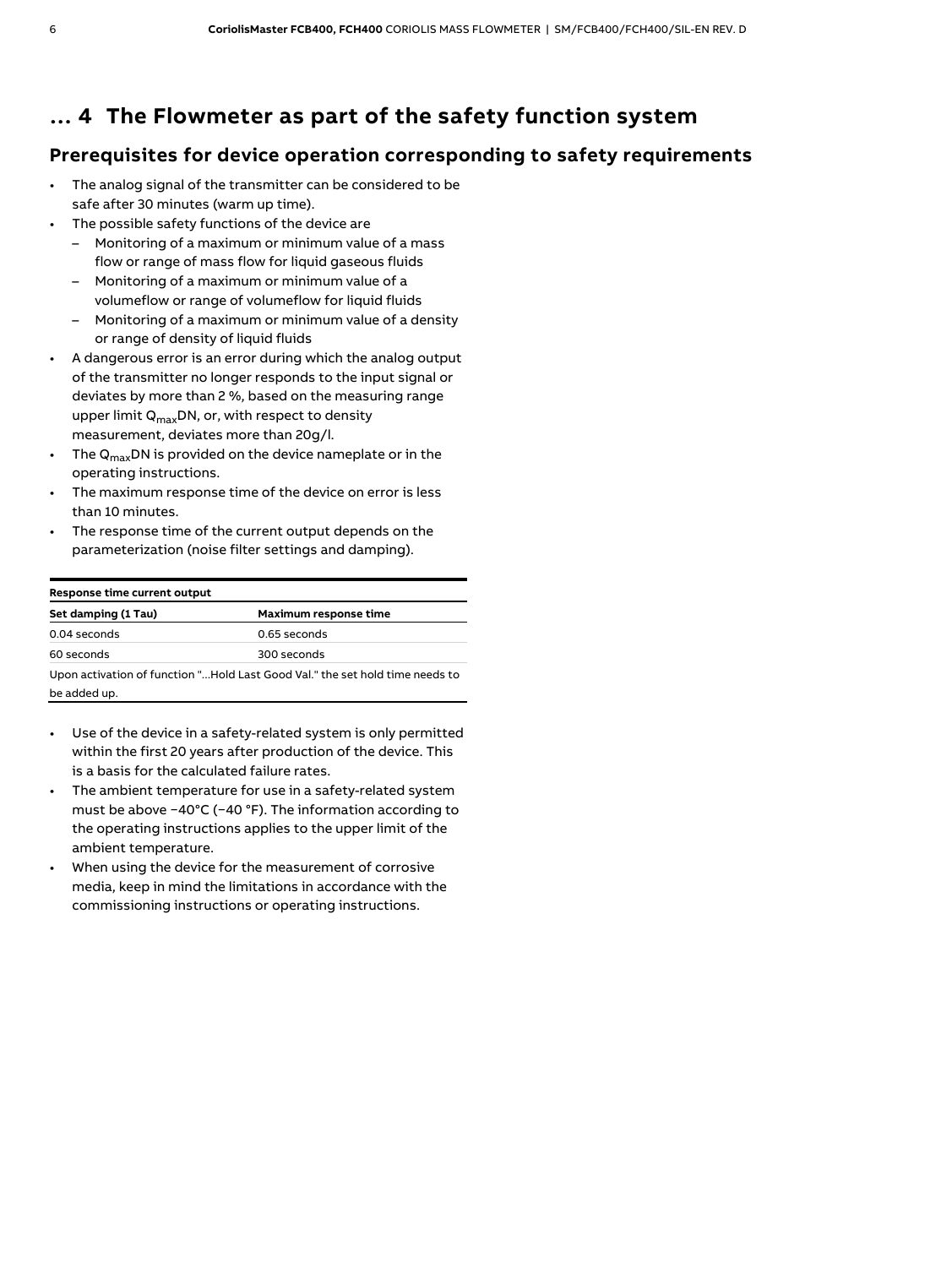## **5 Setup**

### **Analog output**

The status of this analog output (4 to 20 mA) during alarm conditions can be configured for a high alarm level or a low alarm level (see operating instructions).

- For the high alarm level, a range from 21 to 23 mA can be assigned to the analog output.
- For the low alarm level, a range from 3.5 to 3.6 mA can be assigned to the analog output.

#### **SAFETY INSTRUCTIONS**

- The safety function of the automation system must be able to detect errors that result in the high alarm level as well as those that result in the low alarm level.
- The analog output signal of the transmitter can be configured as 'active' or 'passive'. With the analog output configured "passive mode", the external supply power of the 20 mA loop must be capable to provide the required voltage level even in case of a "high alarm" level.

### **Locking / Unlocking the configuration level**

Unauthorized changes of the parameter settings may affect the safety function. This device can be configured through the local keypad or via HART® communication.

#### **SAFETY INSTRUCTIONS**

During configuration as well as simulation and operation of the device in HART® multidrop mode, the device is not safety compliant.

Once configuration is completed, the device must be protected against unauthorized access (password protection, hardware write protection).

With the hardware write protection switched to ON, try to alter a parameter to make sure the write protection mechanism is enabled properly

When write protection is activated, the parameterization must be checked once before provision of the safety function.

#### **Password entry**

To lock the device, open menu "Device Setup / ...Access Control" and set a password for the corresponding level of access.

| Menu / parameter               | Value range                | <b>Description</b>                                                                                           |
|--------------------------------|----------------------------|--------------------------------------------------------------------------------------------------------------|
| Device Setup /  Access Control |                            |                                                                                                              |
| <b>Standard Password</b>       | Alphanumeric               | Enter the password for the<br>"Standard" access level.                                                       |
| Read Only Switch               | Display only<br>(ON / OFF) | Display the setting of the<br>configuration of the write<br>protection switch (hardware<br>write protection) |

#### Reset customer password

If the set password has been forgotten, the password can be reset and reassigned.

A one-time password is needed for this purpose and can be generated by ABB Service upon request.

#### **Hardware write protection**



**Figure 2: Position of the DIP switches** 

DIP switches are located behind the front housing cover. The DIP switches are used to configure specific hardware functions. The power supply to the transmitter must be briefly interrupted in order for the modified setting to take effect.

#### Write-protect switch

When write protection is activated, device parameterization cannot be changed via the LCD indicator. Activating and sealing the write protection switch protects the device against tampering

| <b>Number</b> | <b>Function</b>               |  |
|---------------|-------------------------------|--|
| On            | Write protection active       |  |
| Off           | Write protection deactivated. |  |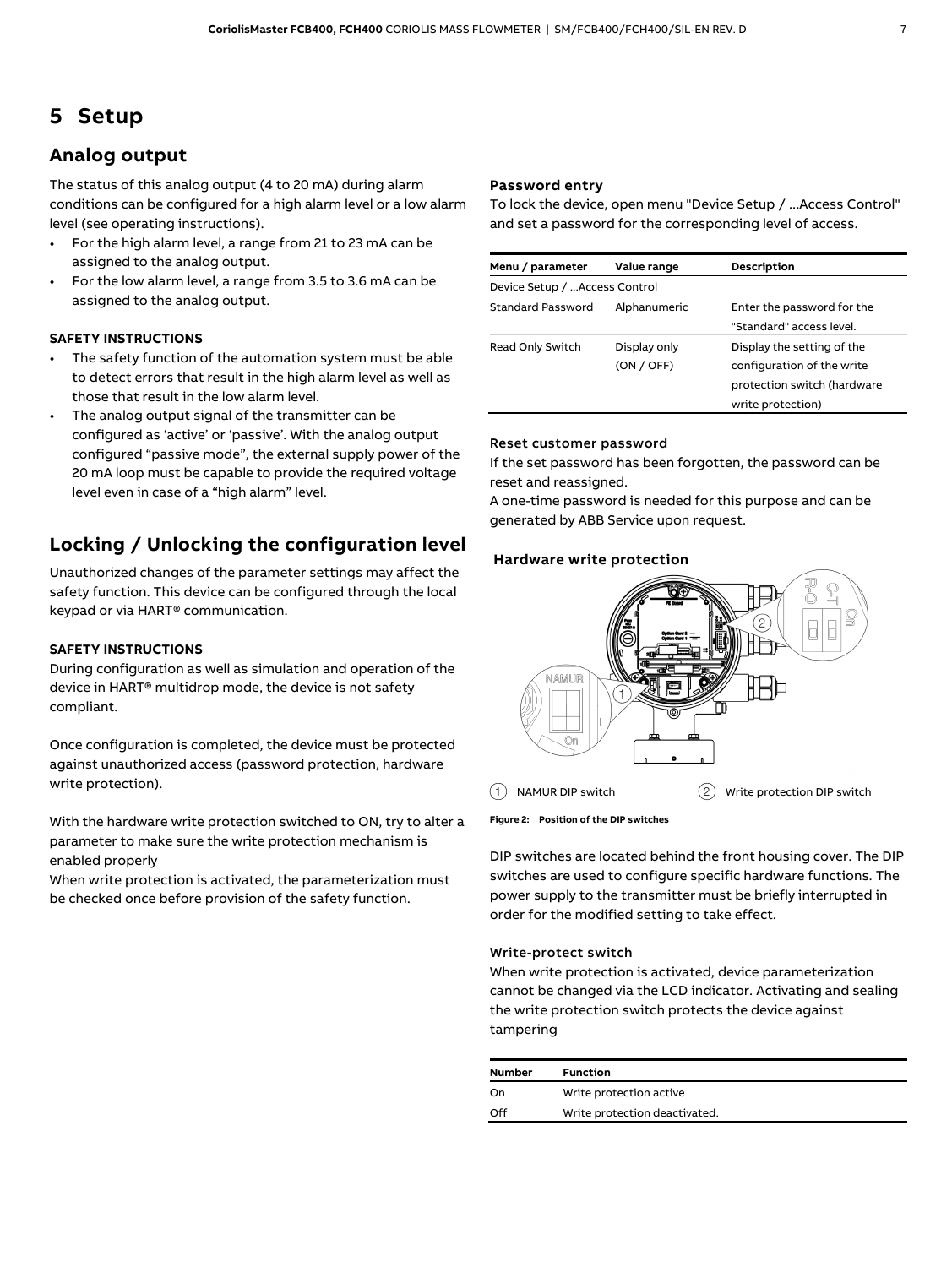## **… 5 Setup**

### **Parameterization of the device**

#### **Menu levels**



#### **Process display**

The process display shows the current process values.

From the level of the process display, you can branch out into two menu levels (information level, configuration level).

#### **Information level (Operator Menu)**

The information level contains the parameters and information that are relevant for the operator. The device configuration cannot be changed on this level.

#### **Configuration level (Configuration)**

The configuration level contains all the parameters required for device commissioning and configuration. The device configuration can be changed on this level. For additional information on the parameters, see **Parameter descriptions** on page 8.

#### **Parameter descriptions SAFETY INSTRUCTIONS**

The following parameters may affect the safety function. The following parameters are factory set so that an application as part of a safety function is possible.

To exclude interim changes and to ensure the suitability for the intended use, the following parameters (see table) need to be checked after activation of the write protection and before taking the safety function into operation.

The instructions for settings and installation can be found in the Commissioning Instructions (CI/FCB400/FCH400) or Operating Instructions (OI/FCB400/FCH400).

| Menu / parameter               | Description                                                     | Additional notes / restrictions    |
|--------------------------------|-----------------------------------------------------------------|------------------------------------|
| Device Setup /  Access Control |                                                                 |                                    |
| <b>Standard Password</b>       | Entry / change of the password for the 'Standard' access level. | The password or the DIP switch     |
|                                |                                                                 | write protection must be activated |
|                                |                                                                 | before the security-relevant       |
|                                |                                                                 | parameter settings of the device   |
|                                |                                                                 | are checked. This check must be    |
|                                |                                                                 | performed before commissioning     |
|                                |                                                                 | the safety function.               |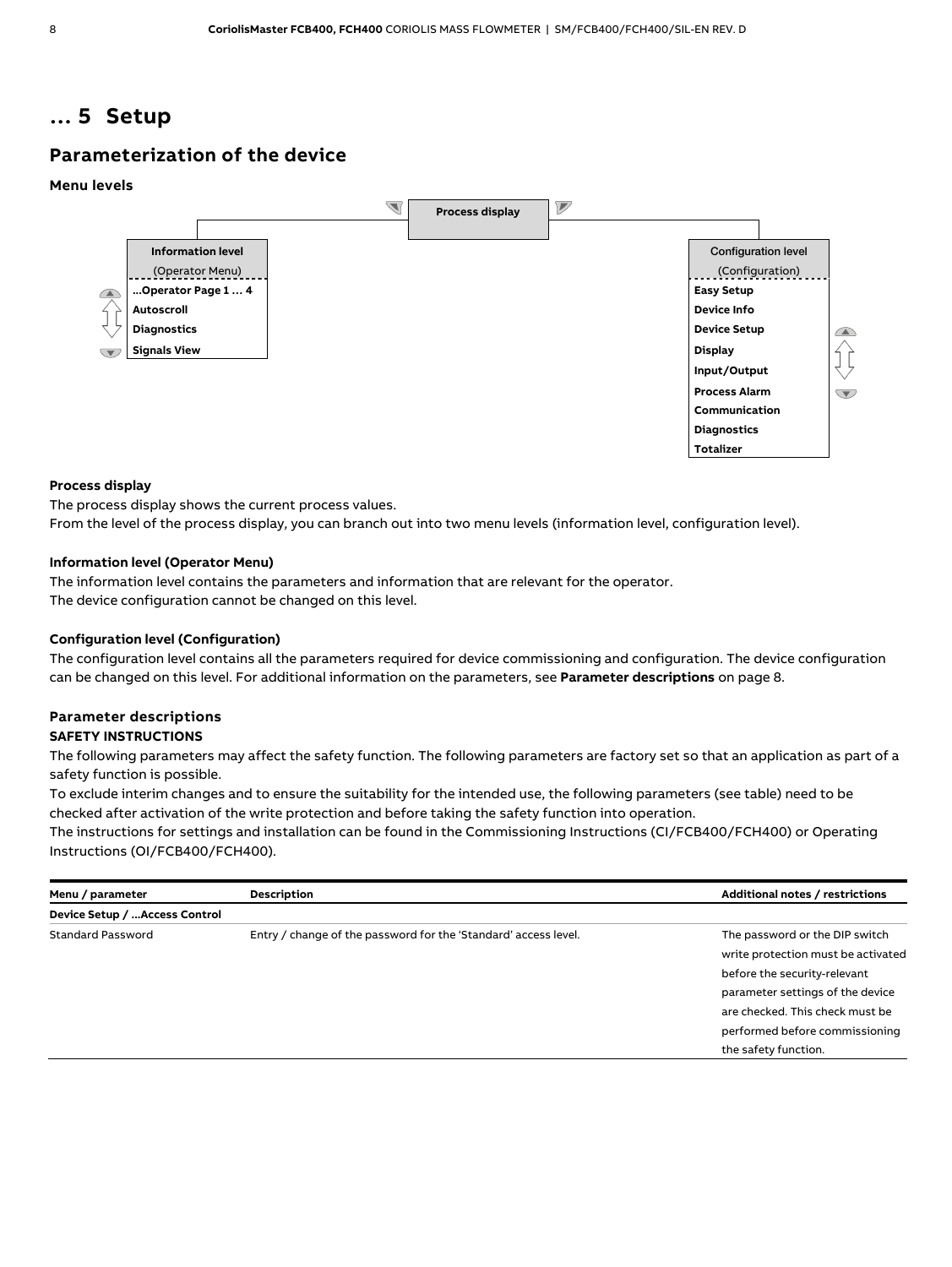| Menu / parameter      | Description                                                                                | Additional notes / restrictions |
|-----------------------|--------------------------------------------------------------------------------------------|---------------------------------|
| Device Setup / Sensor |                                                                                            |                                 |
| Range Mode Config     | Activation of the second measuring range for the mass and volume flow.                     |                                 |
|                       | The setting can be performed separately for the mass flow rate (Qm) and volume flow        |                                 |
|                       | (Qv). This means that it is possible to switch quickly between two measuring ranges        |                                 |
|                       | (e.g. Qm Max and Qm Max 2). Switching is performed via the parameters "Qm Range            |                                 |
|                       | Mode", "Qv Range Mode" or via the correspondingly configured digital input.                |                                 |
|                       | Deactivated: second measuring range for mass and volume flow rate deactivated.             |                                 |
|                       | Qm and Qv: second measuring range for mass and volume flow rate activated.                 |                                 |
|                       | Only Qm: second measuring range for mass flow activated.                                   |                                 |
|                       | • Only Qv: second measuring range for volume flow rate activated.                          |                                 |
| Qm Max                | Setting of the upper measuring range value 1 for the mass flow for forward flow and        |                                 |
|                       | reverse flow. The value is also used to calculate the corresponding percentage value. This |                                 |
|                       | parameter is only available if the mass flow output 'Mass Flow [unit]' was selected when   |                                 |
|                       | configuring the power and digital outputs.                                                 |                                 |
| Qm Max 2              | Setting of the upper measuring range value 2 for the mass flow for forward flow and        |                                 |
|                       | reverse flow. The value is also used to calculate the corresponding percentage value. This |                                 |
|                       | parameter is only available if the value 'Qm Range Mode' has been selected for the         |                                 |
|                       | parameter 'Qm Max 2'.                                                                      |                                 |
| Qm Range Mode         | Manual switchover between the measuring ranges (Qm Max / Qm Max 2) for the mass            |                                 |
|                       | flow measurement. This parameter is only available if the value Qm and Qv or only Qm       |                                 |
|                       | has been selected for the parameter "Range Mode Config".                                   |                                 |
| Qv Max                | Setting of the upper measuring range value 1 for the volume flow for feed flow and         |                                 |
|                       | reverse flow. The value is also used to calculate the corresponding percentage value. This |                                 |
|                       | parameter is only available if the volume flow output 'Volume Flow [unit]' was selected    |                                 |
|                       | when configuring the power and digital outputs.                                            |                                 |
| Qv Max 2              | Setting of the upper measuring range value 2 for the volume flow for feed flow and         |                                 |
|                       | reverse flow. The value is also used to calculate the corresponding percentage value. This |                                 |
|                       | parameter is only available if the value 'Qv Range Mode' has been selected for the         |                                 |
|                       | parameter 'Qv Max 2'.                                                                      |                                 |
| Qv Range Mode         | Manual switchover between the measuring ranges (Qv Max / Qv Max 2) for the volume          |                                 |
|                       | flow measurement. This parameter is only available if the value Qm and Qv or only Qv has   |                                 |
|                       | been selected for the parameter "Range Mode Config".                                       |                                 |
| Density Max           | Setting the minimum and maximum density of the measuring medium at the Reference           |                                 |
| Density Min           | Temp. Tref.                                                                                |                                 |
|                       | The values are also used to calculate the corresponding percentage value.                  |                                 |
|                       | The parameters are only available when the DensiMass function is activated.                |                                 |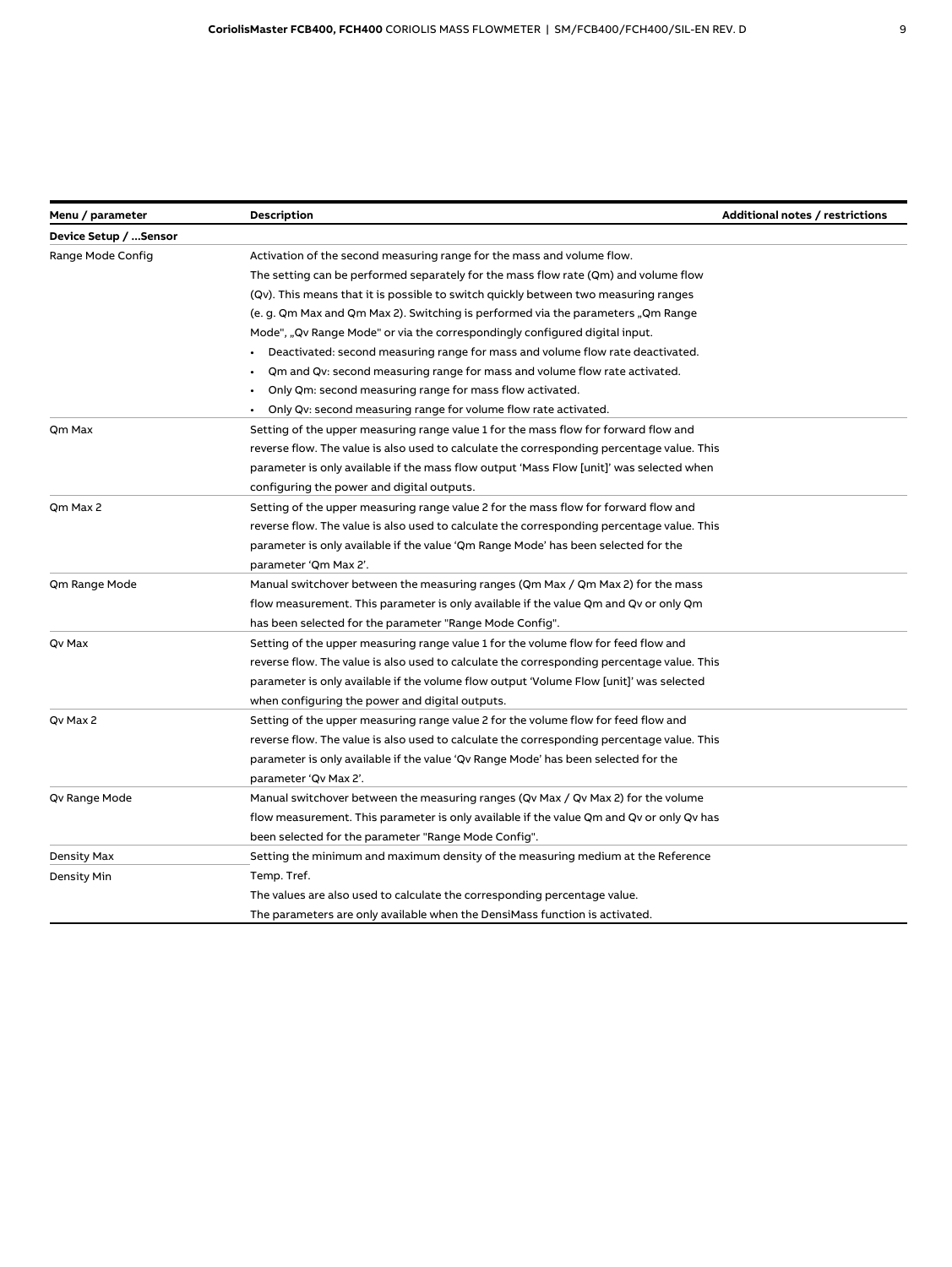# **… 5 Setup**

# **… Parameterization of the device**

| Menu / parameter                         | Description                                                                                                                       | Additional notes / restrictions         |
|------------------------------------------|-----------------------------------------------------------------------------------------------------------------------------------|-----------------------------------------|
| Device Setup /  Sensor /  Operating Mode |                                                                                                                                   |                                         |
| <b>Flow Direction</b>                    | Set the measuring direction for the sensor.                                                                                       |                                         |
|                                          | As delivered, the device measures and counts in both flow directions.                                                             |                                         |
|                                          | It is important to note that the accuracy also depends on whether the device has been                                             |                                         |
|                                          | calibrated in the forward flow direction only or in the forward flow and reverse flow                                             |                                         |
|                                          | directions.                                                                                                                       |                                         |
|                                          | Forward flow and reverse flow: the device measures in both flow directions.                                                       |                                         |
|                                          | Only forward flow: The device measures only in the forward flow direction (the flow                                               |                                         |
|                                          | direction corresponds to the arrow on the sensor).                                                                                |                                         |
|                                          | Only reverse flow: the device measures only in the reverse flow direction (the flow                                               |                                         |
|                                          | direction is opposite to the arrow on the sensor).                                                                                |                                         |
| Flow Indication                          | Inverts the flow direction displayed.                                                                                             |                                         |
|                                          | It is important to note that the accuracy also depends on whether the device has been                                             |                                         |
|                                          | calibrated in the forward flow direction only or in the forward flow and reverse flow                                             |                                         |
|                                          | directions.                                                                                                                       |                                         |
|                                          |                                                                                                                                   |                                         |
| Device Setup / Transmitter               |                                                                                                                                   |                                         |
| Damping Qm                               | Setting the damping for measuring mass flow. The value set here relates to 1 $\tau$ (Tau). The This setting affects the response  |                                         |
|                                          | value refers to the response time for a stepwise mass flow change.                                                                | time of the system and must be          |
|                                          |                                                                                                                                   | adjusted in accordance with the         |
|                                          |                                                                                                                                   | requirements of the safety              |
|                                          |                                                                                                                                   | function.                               |
| Damping Density                          | Sets the damping for measuring density. The value set here relates to 1 $\tau$ (Tau). The value This setting affects the response |                                         |
|                                          | refers to the response time for a stepwise density change.                                                                        | time of the system and must be          |
|                                          |                                                                                                                                   | adjusted in accordance with the         |
|                                          |                                                                                                                                   | requirements of the safety<br>function. |
| <b>Density Mode</b>                      | Selection of operating mode for density measurement.                                                                              |                                         |
|                                          | Measured density: the density of the measuring medium is calculated by the                                                        |                                         |
|                                          | transmitter.                                                                                                                      |                                         |
|                                          | Fixed density: the density of the measuring medium is provided as a constant in the                                               |                                         |
|                                          | 'Density Fixed Value' parameter. The 'Density Fixed Value' operating mode can be                                                  |                                         |
|                                          | used to enable standard volumes to be calculated.                                                                                 |                                         |
| <b>Density Fixed Value</b>               | Sets the density of the measuring medium, for example, when measuring the standard                                                |                                         |
|                                          | volume of gases.                                                                                                                  |                                         |
|                                          |                                                                                                                                   |                                         |
| Device Setup / Transmitter / Cut Off     |                                                                                                                                   |                                         |
| Low Flow Cut Off                         | Sets the switching threshold for the low flow cut-off.                                                                            |                                         |
|                                          | If the flow rate is below the switching threshold, there is no flow measurement. The                                              |                                         |
|                                          | setting of 0 % deactivates the low flow cut-off.                                                                                  |                                         |
|                                          | Factory setting: 0.5 %                                                                                                            |                                         |
| Low Flow Hysteresis                      | Sets the hysteresis for the low flow cut-off as it is defined in the parameter 'Low Flow                                          |                                         |
|                                          | Cut Off'.                                                                                                                         |                                         |
|                                          | Factory setting: 20 %                                                                                                             |                                         |
| Density Cut Off                          | Sets the low flow for density.                                                                                                    |                                         |
|                                          | Factory setting: 0.2 g/cm <sup>2</sup>                                                                                            |                                         |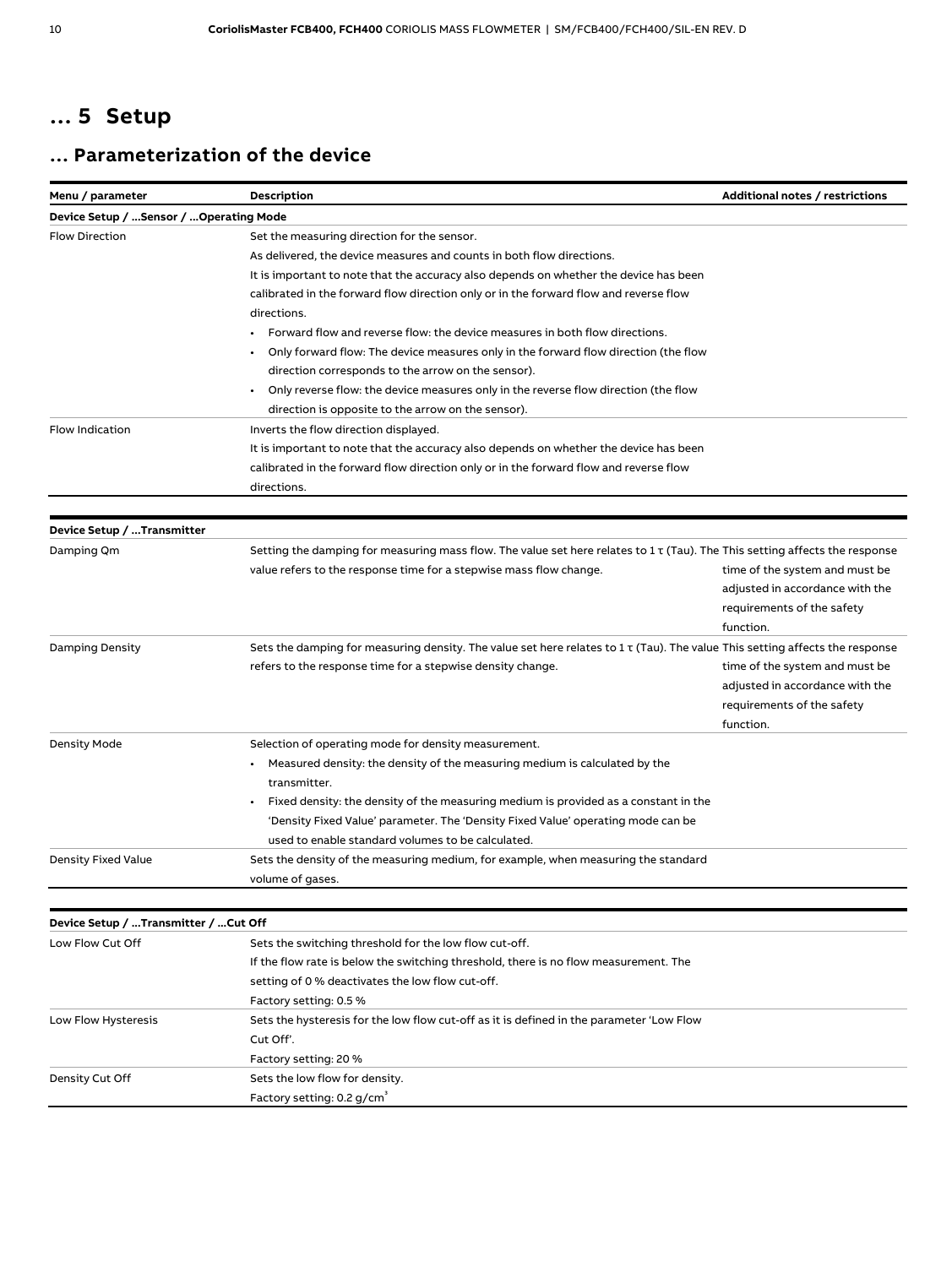| Menu / parameter                                        | Description                                                                                                              | Additional notes / restrictions               |
|---------------------------------------------------------|--------------------------------------------------------------------------------------------------------------------------|-----------------------------------------------|
| Device Setup /  System Zero                             |                                                                                                                          |                                               |
| Manual Adjust                                           | Sets the value for zero point adjustment in % of QmaxDN                                                                  | The zero point must be correctly<br>adjusted. |
| Auto Adjust                                             | Starts the automatic zero point balancing. Automatic zero point balancing takes approx. The zero point must be correctly |                                               |
|                                                         | 60 seconds.                                                                                                              | adjusted.                                     |
|                                                         | <b>Note</b>                                                                                                              |                                               |
|                                                         | Prior to starting the zero point adjustment, make sure that:                                                             |                                               |
|                                                         | There is no flow through the sensor (close all valves, shut-off devices etc.)                                            |                                               |
|                                                         | The sensor must be filled completely with measuring medium for measurement.                                              |                                               |
|                                                         |                                                                                                                          |                                               |
| Device Setup /  Field Optimization                      |                                                                                                                          |                                               |
| <b>Density Correction</b>                               | Sets the correction factor for field optimization of the density measurement.                                            |                                               |
|                                                         | This factor can be used to perform optimization in the field in order to achieve a degree                                |                                               |
|                                                         | of accuracy in the density measurement that closely approximates a repeatability of                                      |                                               |
|                                                         | $0.0001$ g/ml.                                                                                                           |                                               |
| Om Correction                                           | Sets the correction factor for field optimization of the mass flow measurement. The                                      |                                               |
|                                                         | value is entered as a percentage of the current measured value.                                                          |                                               |
|                                                         | This factor can be used to perform optimization in the field in order to achieve a degree                                |                                               |
|                                                         | of accuracy in the flow measurement that closely approximates or even exceeds a                                          |                                               |
|                                                         | repeatability of at least 0.1 % of the measured value.                                                                   |                                               |
| Device Setup / Field Optimization / Hold Last Good Val. |                                                                                                                          |                                               |
| <b>Hold Time</b>                                        | Entry of the time for the function 'Hold Last Value'.                                                                    | This setting affects the response             |
|                                                         | The function is deactivated by the setting of '0'.                                                                       | time of the system and must be                |
|                                                         |                                                                                                                          | adjusted in accordance with the               |
|                                                         |                                                                                                                          | requirements of the safety                    |
|                                                         |                                                                                                                          | function.                                     |
| <b>Threshold Hold</b>                                   | Sets the switching threshold for the function 'Hold Last Value'.                                                         |                                               |
|                                                         | The current measured value is displayed if the sensor voltage is above the set value.                                    |                                               |
| <b>Threshold Release</b>                                | Sets the switching threshold for the function 'Hold Last Value'.                                                         |                                               |
|                                                         | The last valid measured value for the duration of the set hold time is displayed if the                                  |                                               |
|                                                         | sensor voltage is below the set value.                                                                                   |                                               |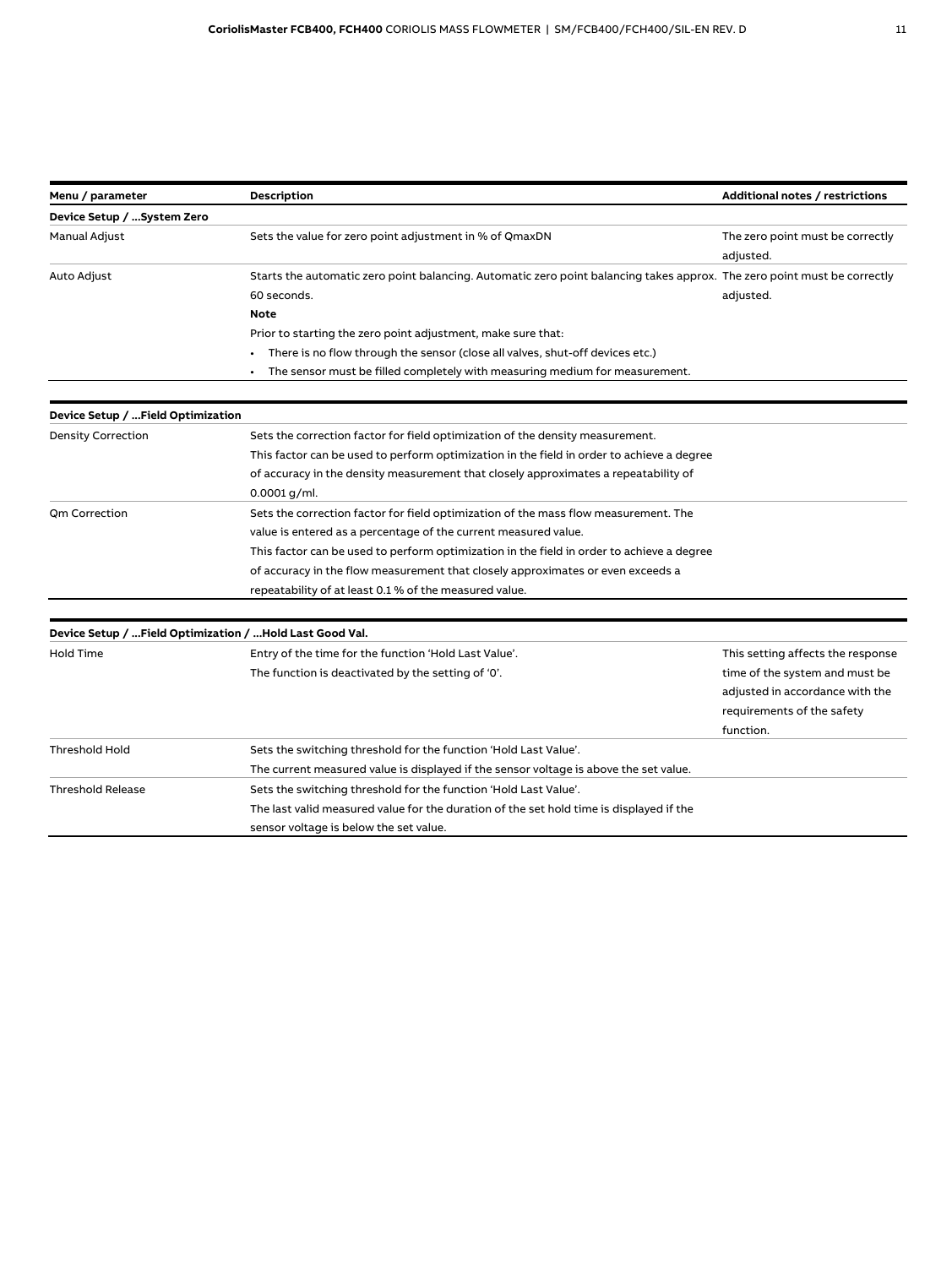## **… 5 Setup**

## **… Parameterization of the device**

| Menu / parameter                                       | Description                                                                                                                 | Additional notes / restrictions      |
|--------------------------------------------------------|-----------------------------------------------------------------------------------------------------------------------------|--------------------------------------|
|                                                        | Device Setup /  Field Optimization /  Pressure Correction                                                                   |                                      |
| Pressure Levell                                        | Input of the process pressure of the medium in the meter tube.                                                              |                                      |
|                                                        | The value is used to compensate for the influence of pressure on the measurement of the                                     |                                      |
|                                                        | mass flow and the density.                                                                                                  |                                      |
| P.Comp.Status (PECI)                                   | Selection of the pressure compensation mode.                                                                                |                                      |
|                                                        | According to the API, the following states can be set.                                                                      |                                      |
|                                                        | $\bullet$ 1: CT – compensation in the Coriolis flowmeter based on the actual pressure entered                               |                                      |
|                                                        | in the parameter "Pressure Level"                                                                                           |                                      |
|                                                        | 2: TD – compensation in the Coriolis flowmeter switched off – compensation is                                               |                                      |
|                                                        | performed externally (Tertiary Device)                                                                                      |                                      |
|                                                        | 3: OS - Compensation in the Coriolis flowmeter switched off - compensation is not                                           |                                      |
|                                                        | performed on site (Off Site)                                                                                                |                                      |
|                                                        | 4: NA – Compensation in the Coriolis flowmeter switched off – compensation is not                                           |                                      |
|                                                        | considered necessary as the device operates at the pressure at which it was tested                                          |                                      |
|                                                        | (proved).                                                                                                                   |                                      |
|                                                        |                                                                                                                             |                                      |
| Device Setup /  Field Optimization /  Coriolis Control |                                                                                                                             |                                      |
| <b>ECC Mode</b>                                        | Activate the "Extended Coriolis Control Mode" for applications with fast density changes, When running the safety function, |                                      |
|                                                        | e.g. for gas bubbles in the measuring medium and filling applications                                                       | only the 'Off' setting is permitted. |
| Flow Noise Reduction                                   | Selection of the dead time for the noise filter for mass measurement.                                                       | These parameters affect the          |
|                                                        |                                                                                                                             | response time of the system and      |
| Density Noise Reduc.                                   | Selection of the dead time for the noise filter for density measurement.                                                    | must be adjusted in accordance       |
|                                                        |                                                                                                                             | with the requirements of the         |
|                                                        |                                                                                                                             | safety function.                     |
|                                                        |                                                                                                                             |                                      |
| Input/Output / Curr.Out 31 / 32 / Uco                  |                                                                                                                             |                                      |
| Loop Current Mode                                      | Selection of the operating mode for current output 31/32/Uco.                                                               | When running the safety function,    |
|                                                        | Multidrop Fixed: The current output 31/32/Uco supports the HART multi-drop mode, only the 'standard signal.:' setting       |                                      |
|                                                        | the current output is fixed to 3.6 mA and no longer follows the selected process                                            | is permitted.                        |
|                                                        | variable. The process variables can be transferred via the HART protocol.                                                   |                                      |
|                                                        | Normal Signaling: The current output 31/32/Uco transfers the selected process                                               |                                      |
|                                                        | variables. In addition, the process variables can be transferred via the HART protocol.                                     |                                      |
|                                                        | Power Mode: The current output 31/32/Uco is set permanently to 22.6 mA and no                                               |                                      |
|                                                        | longer follows the selected process variable. HART communication is deactivated.                                            |                                      |
|                                                        | The current output 31/32/Uco works as a power supply unit for the operation of the                                          |                                      |
|                                                        | digital output 41 / 42 as an active output.                                                                                 |                                      |
| <b>Output Value</b>                                    | Selection of process variable issued at the corresponding current output.                                                   |                                      |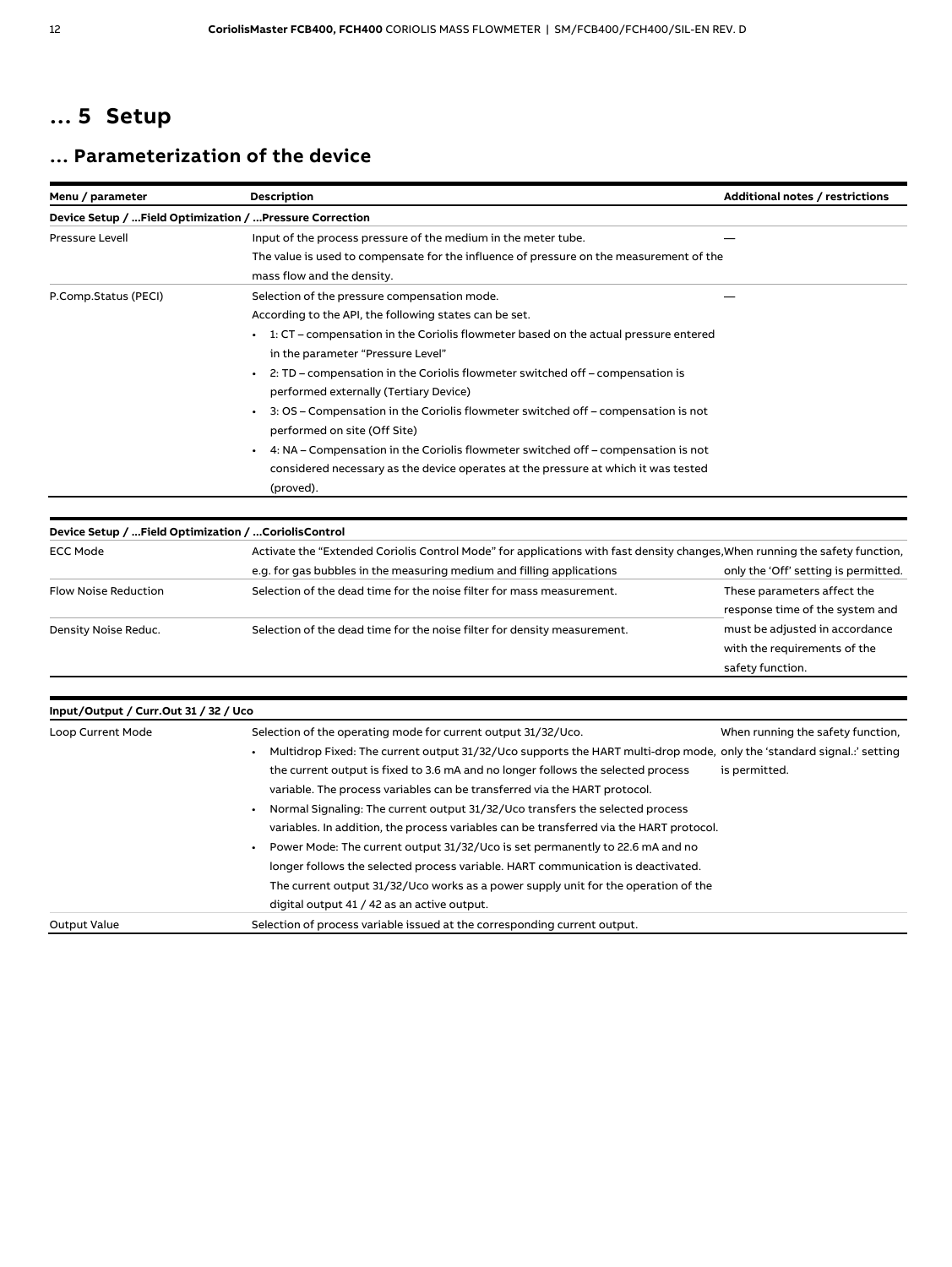| Menu / parameter                      | <b>Description</b>                                                                   | Additional notes / restrictions  |
|---------------------------------------|--------------------------------------------------------------------------------------|----------------------------------|
| Input/Output / Curr.Out 31 / 32 / Uco |                                                                                      |                                  |
| Loop Current Mode                     | Select the operating mode for the current output.                                    |                                  |
|                                       | '4-20mA FWD': Flow output in forward flow direction:                                 |                                  |
|                                       | $4 \text{ mA} = \text{No flow}$                                                      |                                  |
|                                       | $20 \text{ mA}$ = Maximum flow                                                       |                                  |
|                                       | '4-20mA REV': Output flow rate in the forward reverse flow direction:                |                                  |
|                                       | $4 \text{ mA} = \text{No flow rate}$                                                 |                                  |
|                                       | 20 mA = Maximum flow rate                                                            |                                  |
|                                       | '4-12-20 mA': Flow output in forward and reverse flow direction:                     |                                  |
|                                       | 4 mA = Maximal flow rate in reverse flow direction                                   |                                  |
|                                       | $12 \text{ mA} = \text{No flow}$                                                     |                                  |
|                                       | 20mA = Maximum flow in forward flow direction                                        |                                  |
|                                       | '4-20mA FWD/REV': Flow output in forward flow and reverse flow direction without     |                                  |
|                                       | distinguishing between flow directions:                                              |                                  |
|                                       | $4mA = No flow$                                                                      |                                  |
|                                       | 20mA = Maximum flow                                                                  |                                  |
| lout for Alarm                        | Selection of status of the current output in error condition.                        |                                  |
|                                       | The output 'Low' or 'High' current is set in the subsequent menu.                    |                                  |
| Low Alarm                             | Sets the current for Low Alarm.                                                      |                                  |
| High Alarm                            | Sets the current for High Alarm.                                                     |                                  |
| lout > 20,5mA                         | Behavior of current output if 20.5 mA is exceeded.                                   | Only settings "High Alarm" and   |
|                                       | Hold Last Value: The last measured value is retained and issued.                     | "Low Alarm" are permitted.       |
|                                       | High Alarm: The high alarm current is issued.                                        |                                  |
|                                       | Low Alarm: The low alarm current is issued.                                          |                                  |
| lout $<$ 3,8mA                        | Behavior of the current output if 3.8 mA is not reached.                             | Only settings "High Alarm" and   |
|                                       | Hold Last Value: The last measured value is retained and issued.                     | "Low Alarm" are permitted.       |
|                                       | High Alarm: The high alarm current is issued.                                        |                                  |
|                                       | Low Alarm: The low alarm current is issued.                                          |                                  |
|                                       | Parameter is not available if the parameter 'Loop Current Mode' 4-20mA FWD/REV has   |                                  |
|                                       | been selected.                                                                       |                                  |
|                                       |                                                                                      |                                  |
| Diagnostics /  Simulation Mode        |                                                                                      |                                  |
| <b>Simulation Switch</b>              | Manual simulation of measured values. After selecting the value to be simulated, a   | When running the safety function |
|                                       | corresponding parameter is displayed in the menu 'Diagnostics /  Simulation Mode'.   | only setting "Off" is permitted. |
|                                       | The simulation value can be set here.                                                |                                  |
|                                       | The output values correspond to the simulated flowrate entered.                      |                                  |
|                                       | Information 'Configuration' appears in the lower line of the display.                |                                  |
|                                       | Only one measured value / output can be selected for simulation.                     |                                  |
|                                       | After power-up / restart of the device, the simulation is switched off.              |                                  |
|                                       |                                                                                      |                                  |
| Diagnostics / Alarm Simulation        |                                                                                      |                                  |
| Alarm Simulation                      | Manual simulation of alarms / error messages.                                        | When running the safety function |
|                                       | The simulated alarm is selected by setting the parameter to the corresponding error. | only setting "Off" is permitted. |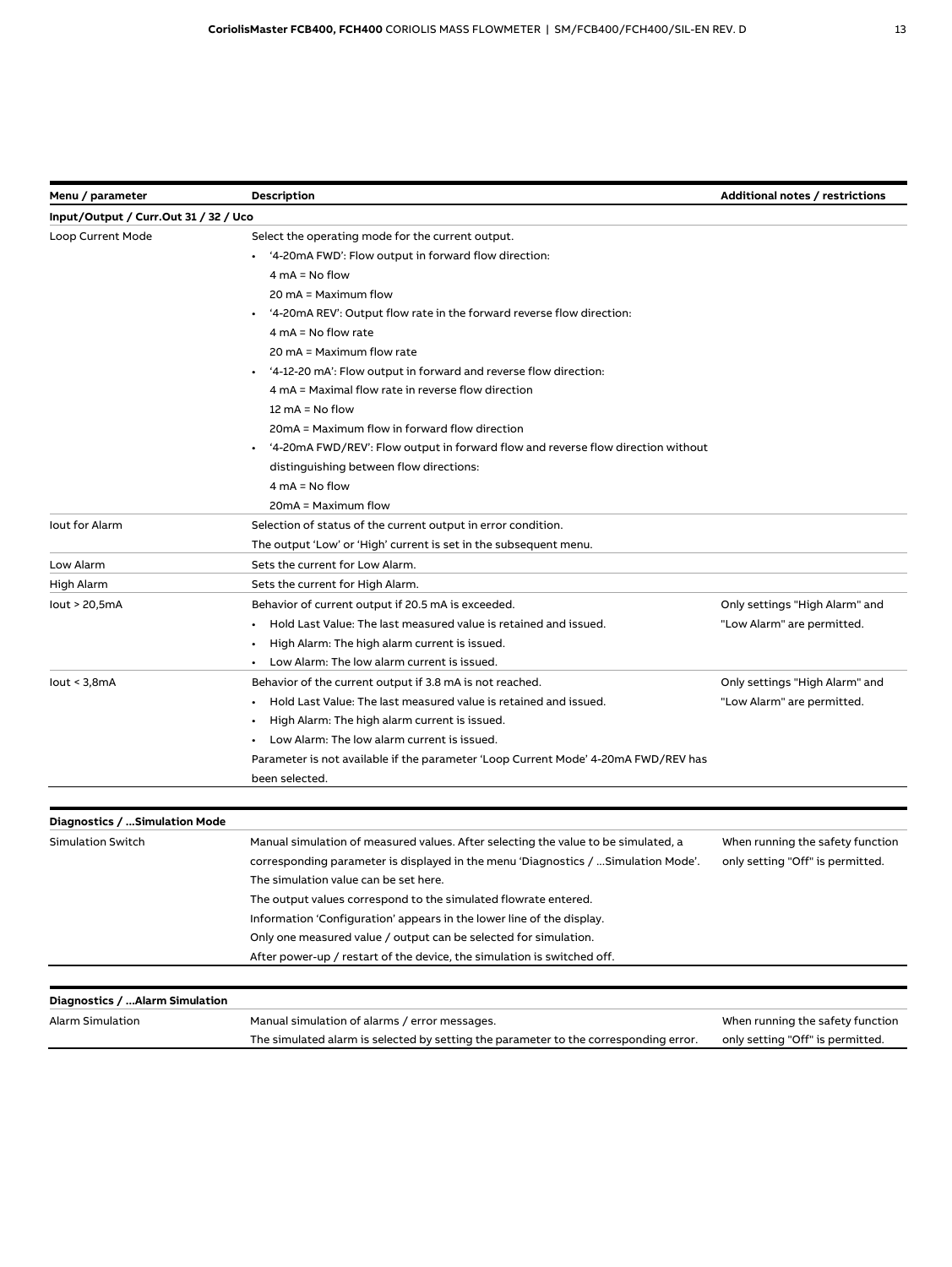## **6 Recurring tests**

In accordance with IEC 61508, the safety function of the measuring device must be checked at appropriate time intervals. The operator must determine the checking interval and take this into account when determining the probability of failure PFD<sub>avg</sub> of the flowmeter.

The test must be carried out in such a way that it verifies correct operation of the device. Testing the device can be performed in the following steps:

## **Calibration**

Calibrating the device in a certified calibration rig checking the analog output safety function results in a > 98 % diagnostic coverage detecting undetected failures.

### **On-site inspection**

An on-site inspection can be performed by the ABB service or by personnel trained accordingly by ABB and results in > 90 % diagnostic coverage detecting undetected failures.

An on-site inspection includes:

- Visual inspection
- Simulation and electric inspection of the current output
- Switching off and on

## **7 Repair**

To ensure the safety related function, repairs have to be performed by ABB.

Replacing modular components by original ABB spare parts is permitted if personnel was trained by ABB for this purpose. The "Declaration of contamination and cleaning" must be enclosed when returning the defective device. Refer to instruction manual for further details.

#### Adress:

ABB Automation Products GmbH Measurement & Analytics Dransfelder Str. 2 37079 Goettingen Germany Tel: +49 551 905-0 Fax: +49 551 905-777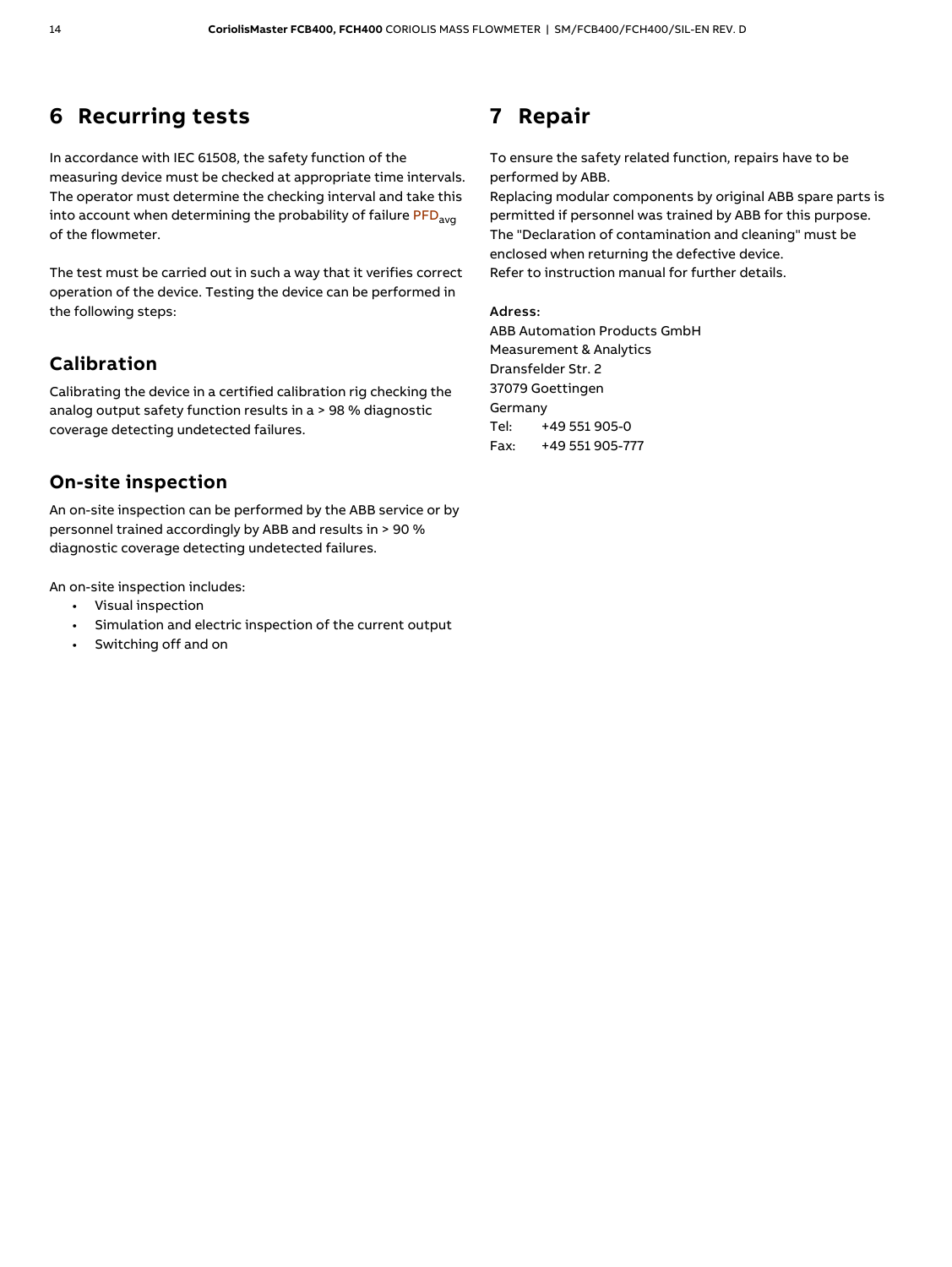## **Trademarks**

HART is a registered trademark of FieldComm Group, Austin, Texas, USA